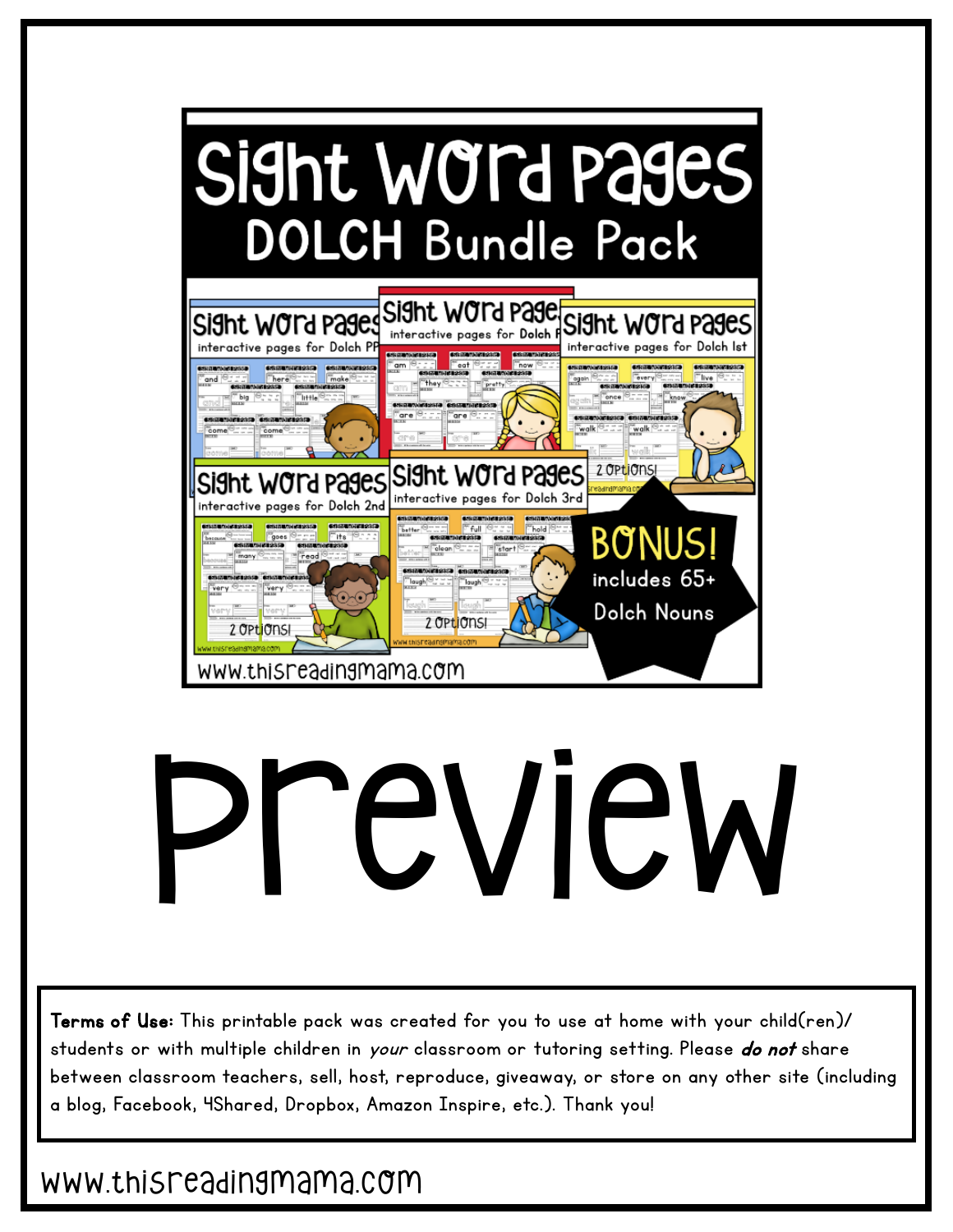#### EHOW TO USE



If yord is comophon (like see and sea), a ict is also included at the top to demonstrate the word's meaning. This way, learners know how to use the word in the context of a sentence.

Use these pages with learners for extra sight word practice. Learners read the word, find the correct spellings of the word, use spelling manipulative to build the word, trace the word, writh the word,  $AND$  (this part excitence) by the word in the text of a settlem Learners an with the sentence the mselves of the it to you, apy it irom sen nce you eate together, with  $\left($ sharing the pencil) or an combination of these. You can dif rentiate his step for your learners.

 $\mathbf s$  tword pages are included with the triple handwriting lines or single lines (as seen in the example page below).

| Read            | ဢ                               | Find<br>see | scc<br>see<br>see | see<br>se |
|-----------------|---------------------------------|-------------|-------------------|-----------|
| i.<br>lu l<br>B | d                               |             |                   |           |
| Troce           |                                 | Spell       |                   |           |
|                 |                                 |             |                   |           |
| - 00            | Write a sentence with the word. |             |                   |           |
|                 |                                 |             |                   |           |
|                 |                                 |             |                   |           |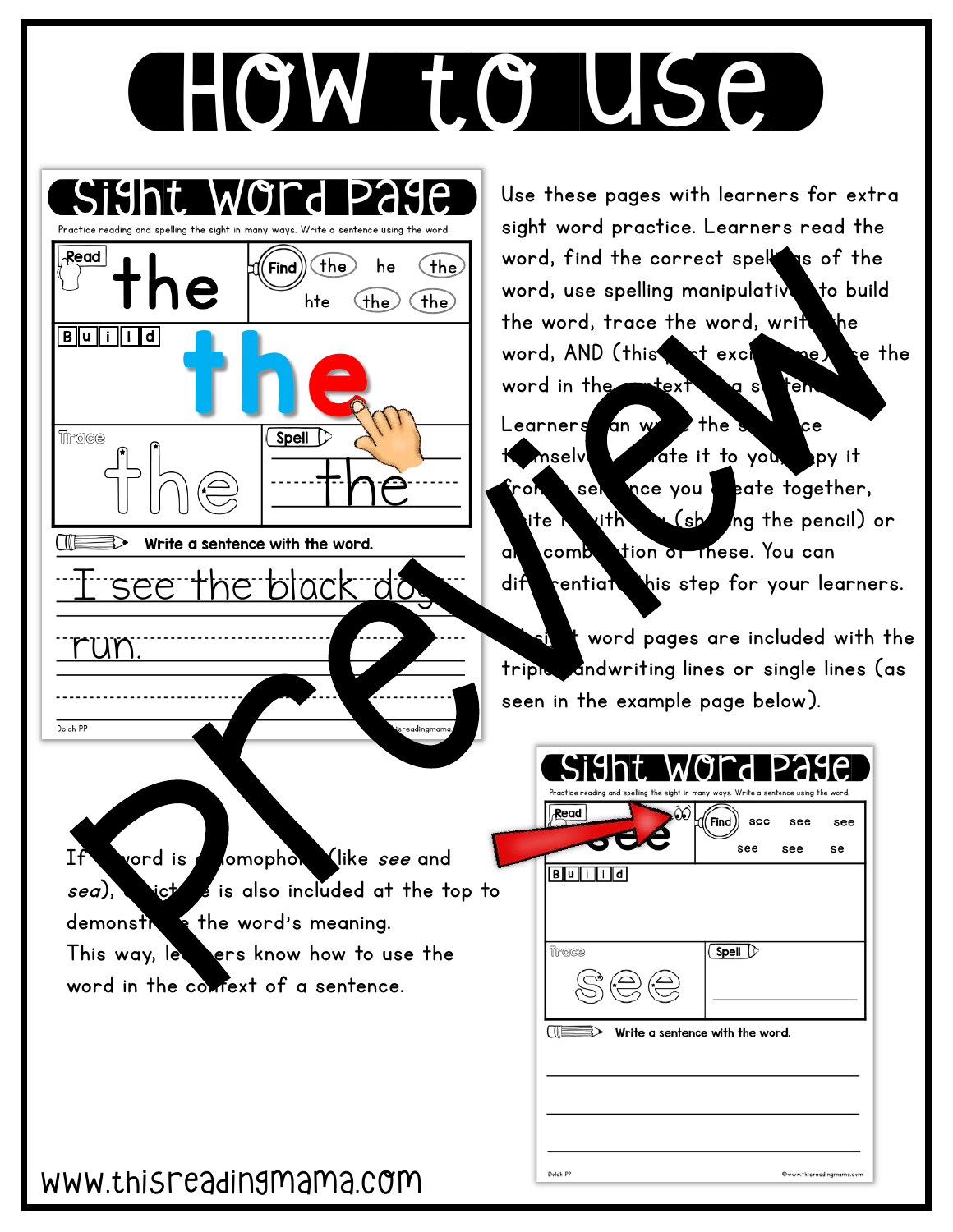# {=triple=line=} {=Pages=} Dolch Sight Word Pages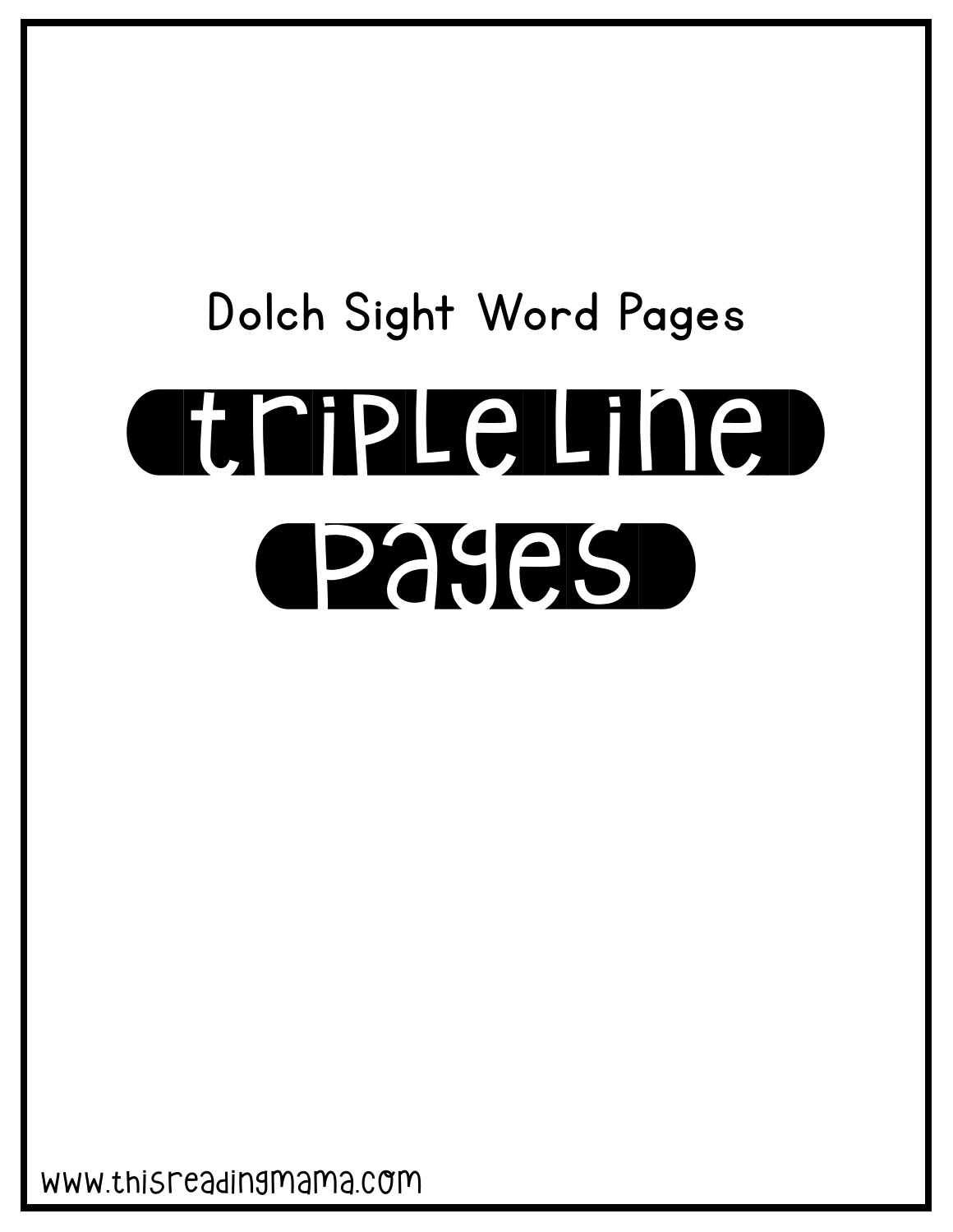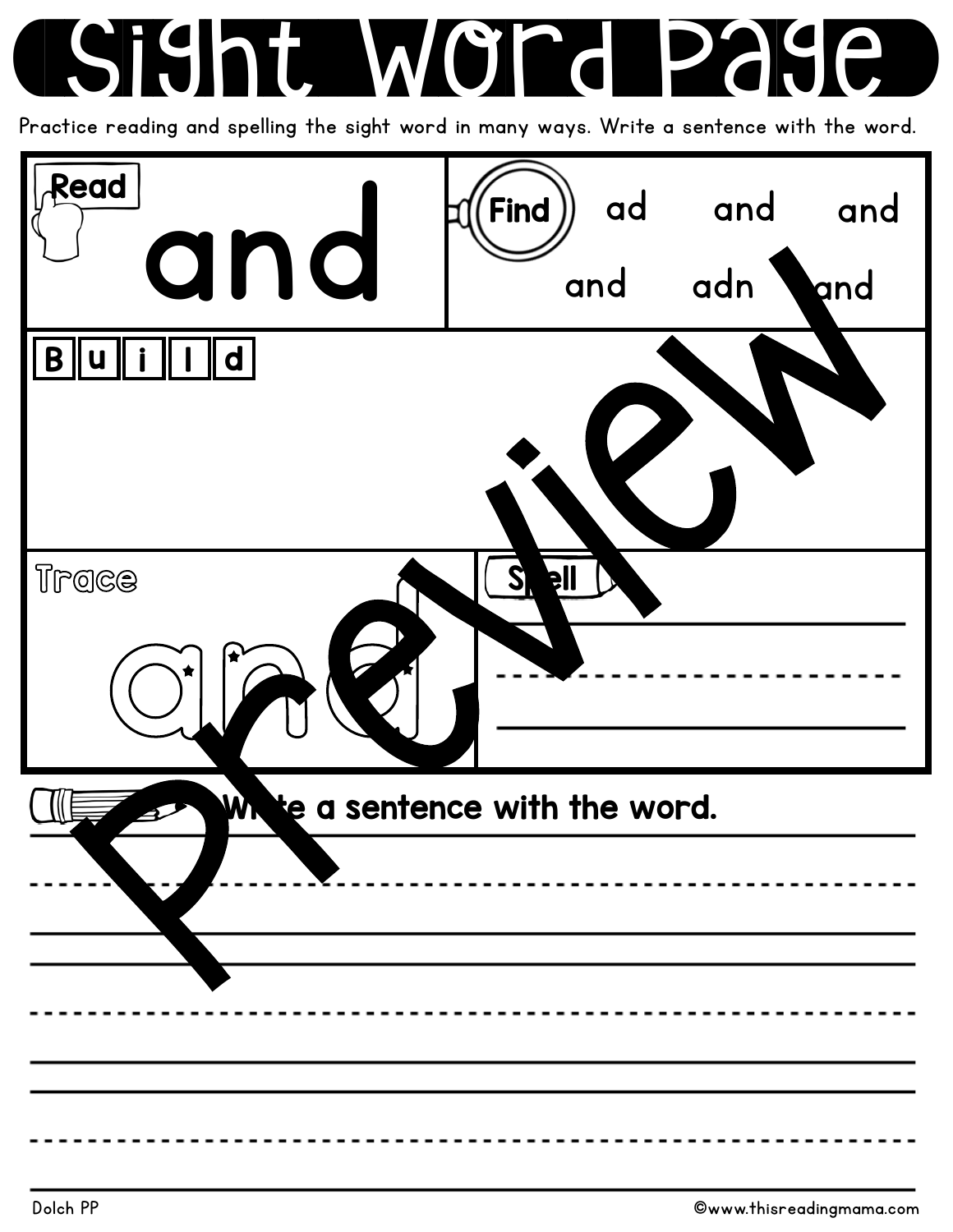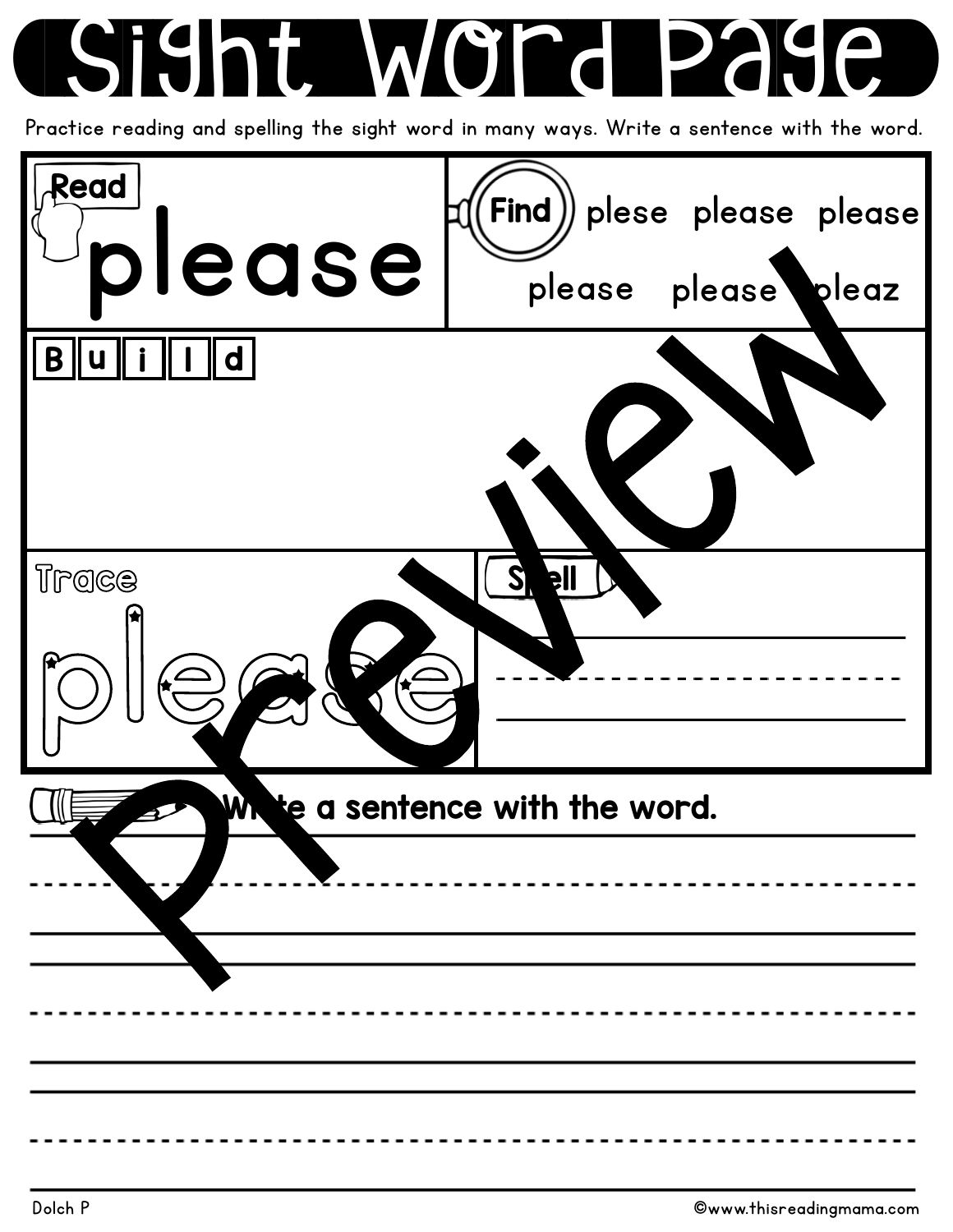

| Read<br>could | $\left(\textsf{Find}\right)$ could could culd<br>cold<br>could<br>could |
|---------------|-------------------------------------------------------------------------|
| d<br>B        |                                                                         |
| Trace         | $S_{\mathsf{N}}$<br>ell                                                 |
|               | Write a sentence with the word.                                         |
|               |                                                                         |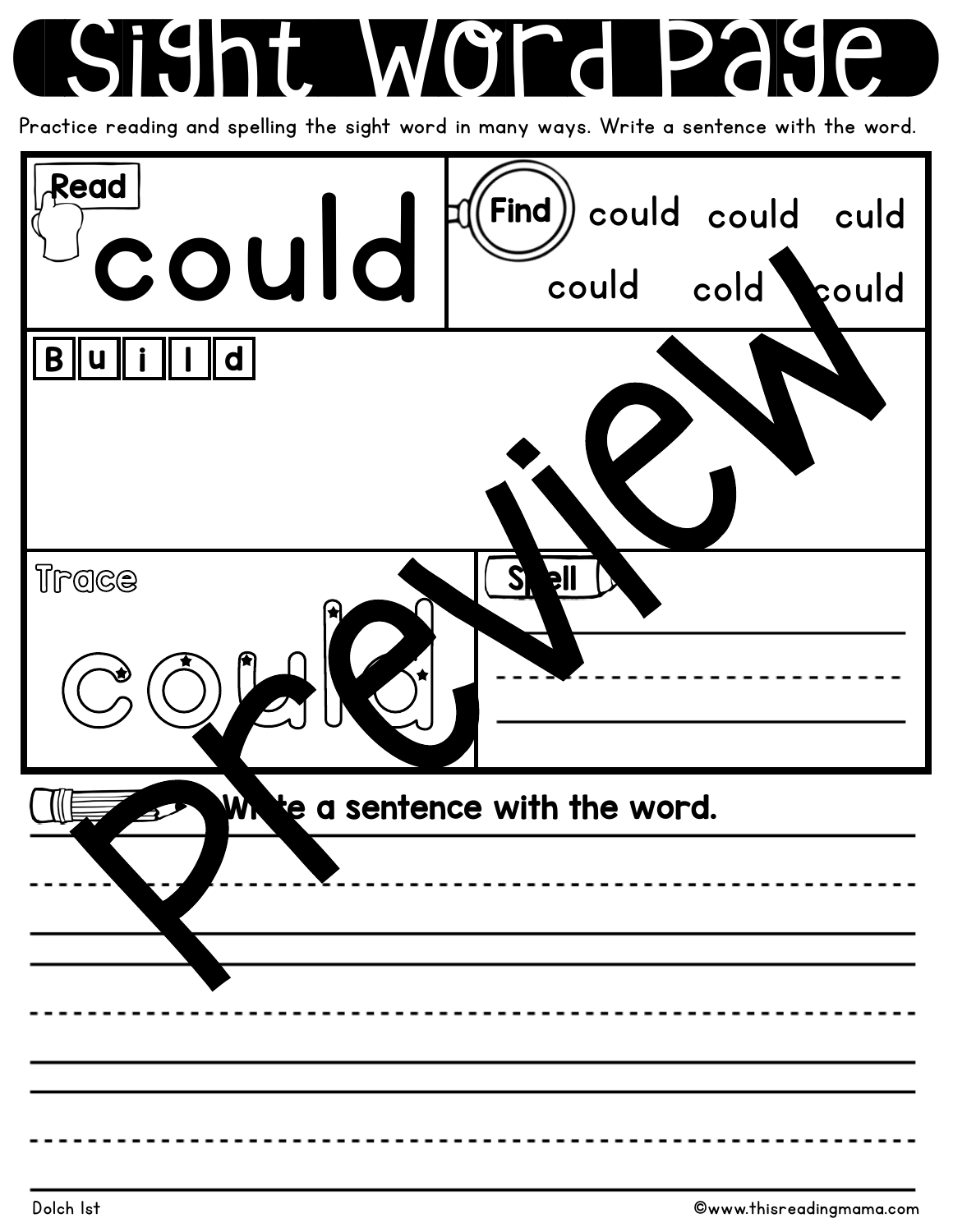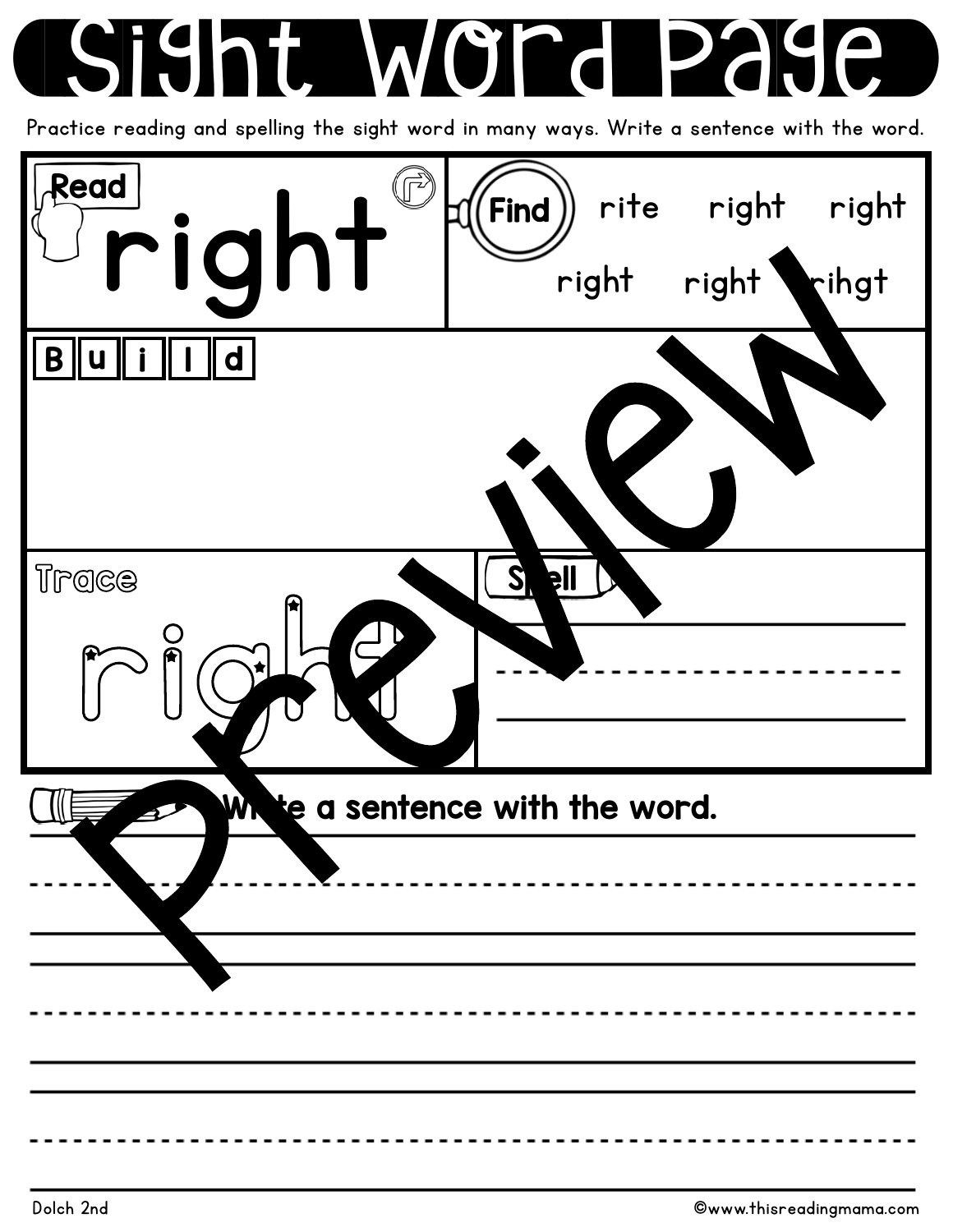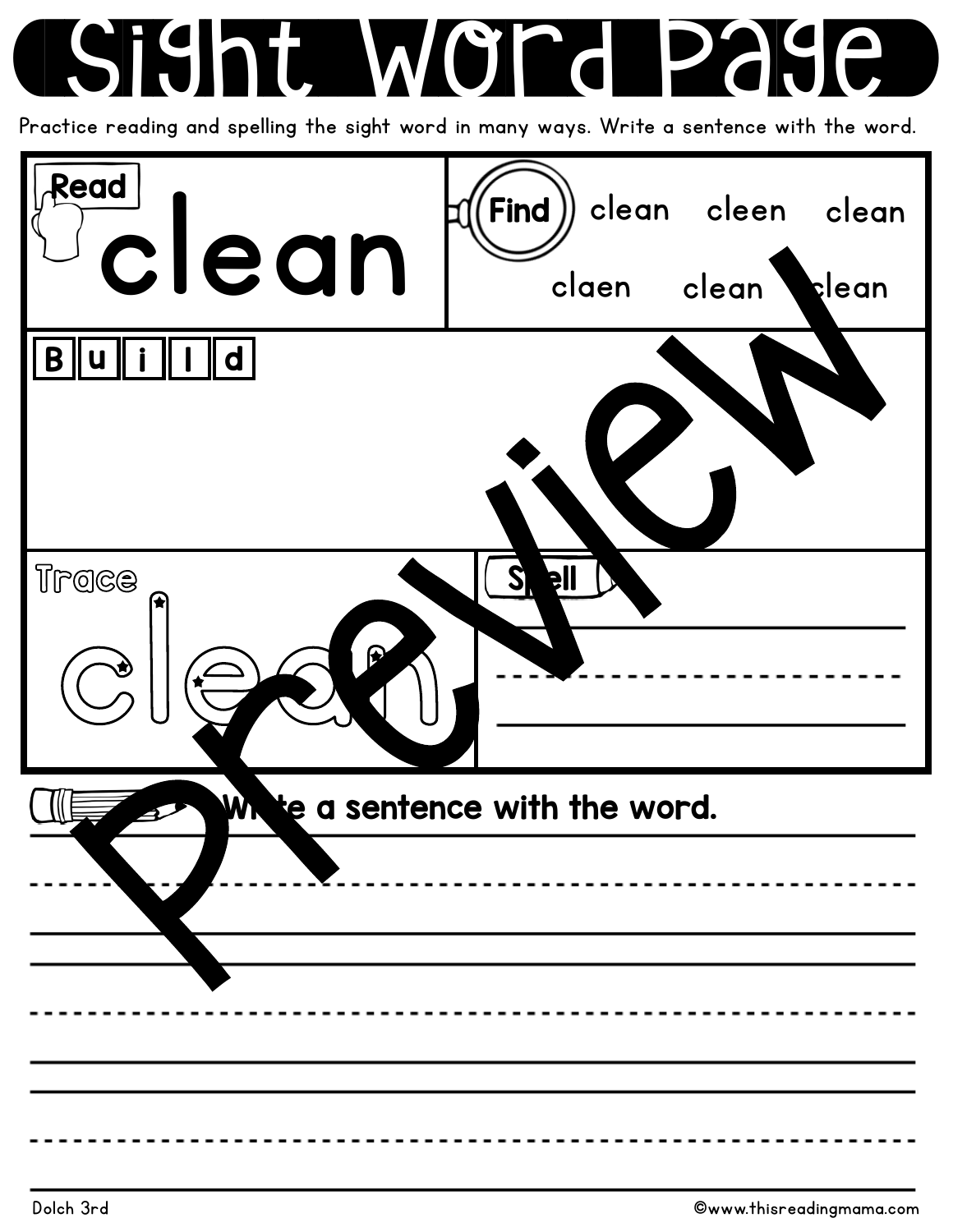# {=Single=line=} {=Pages=} Dolch Sight Word Pages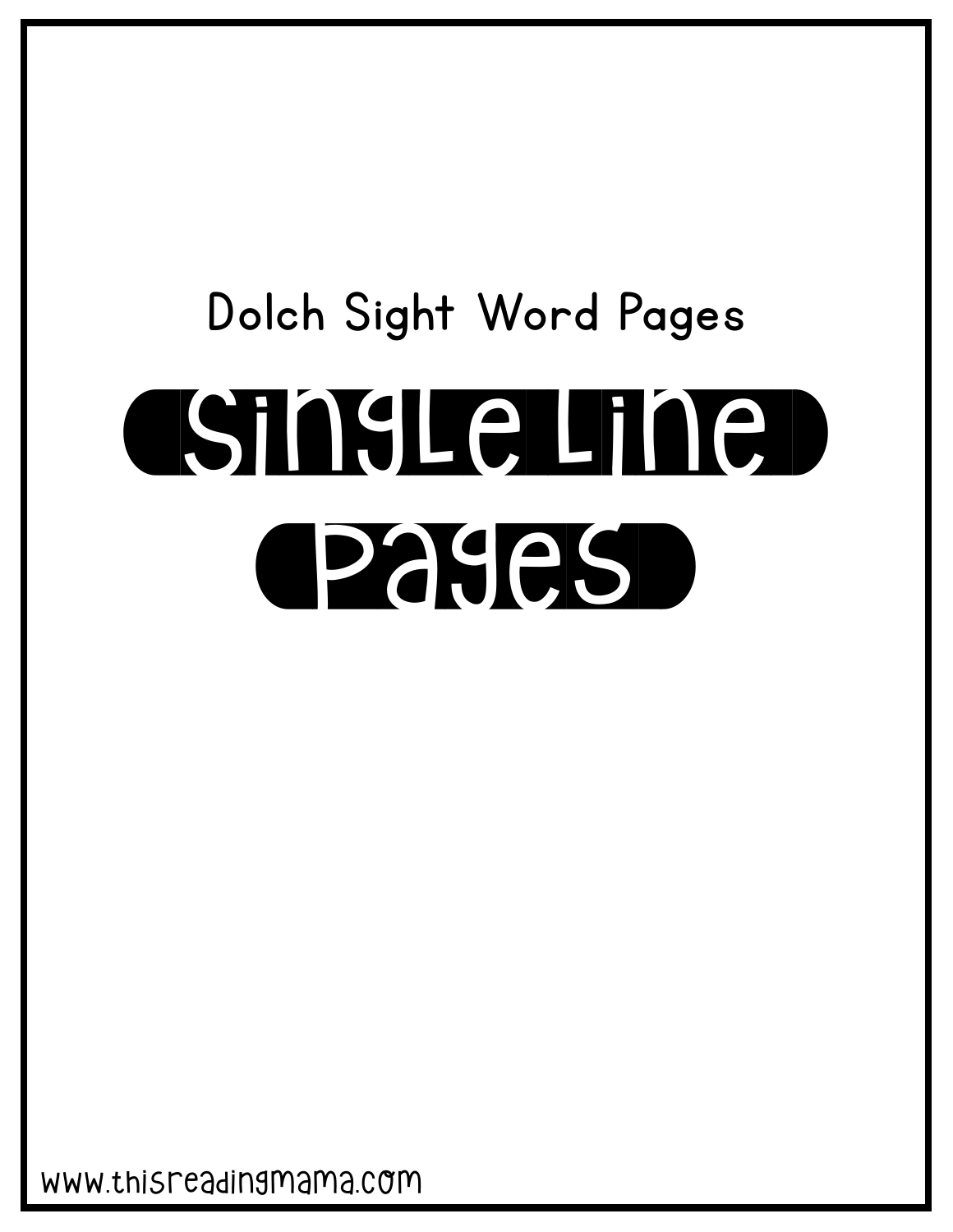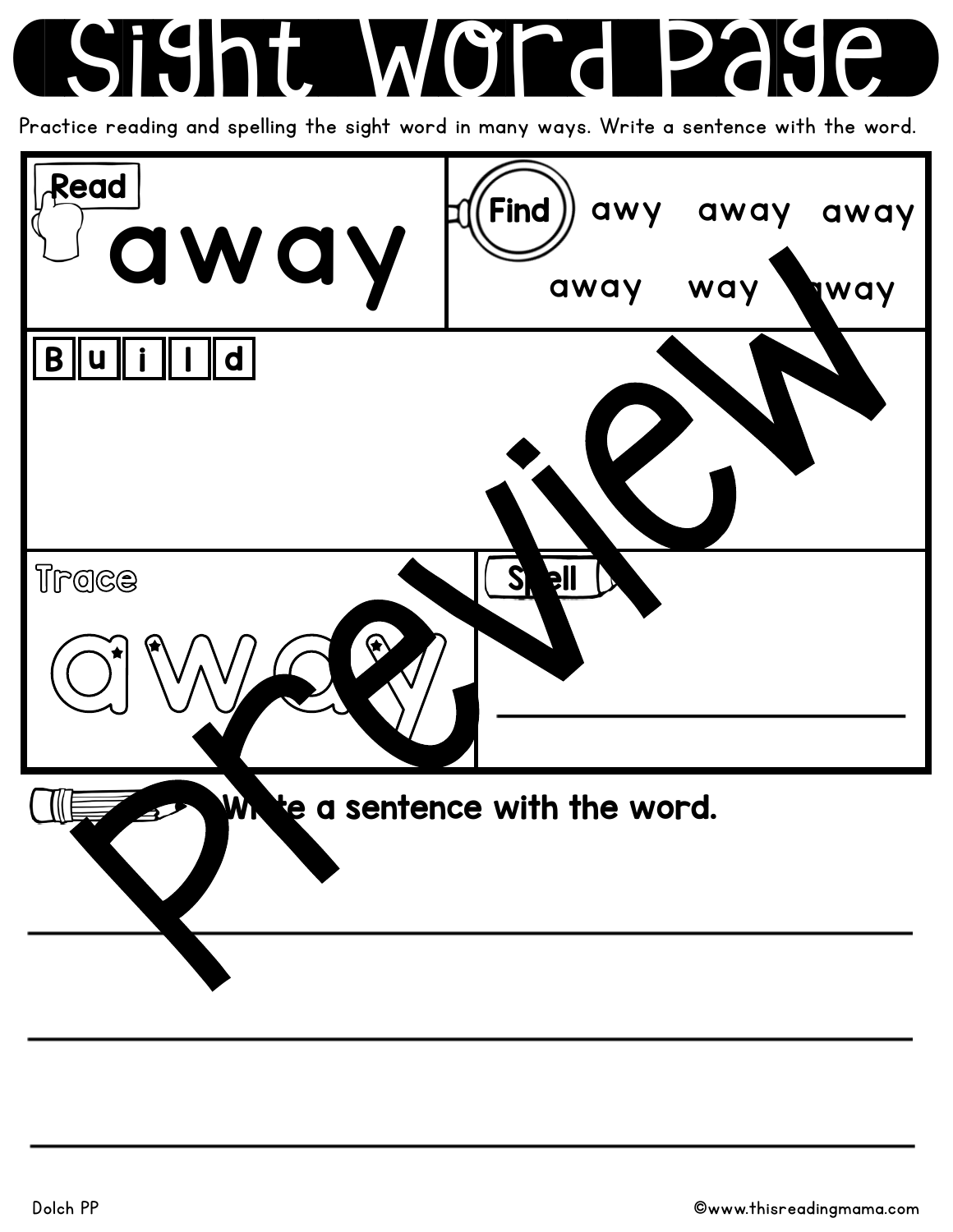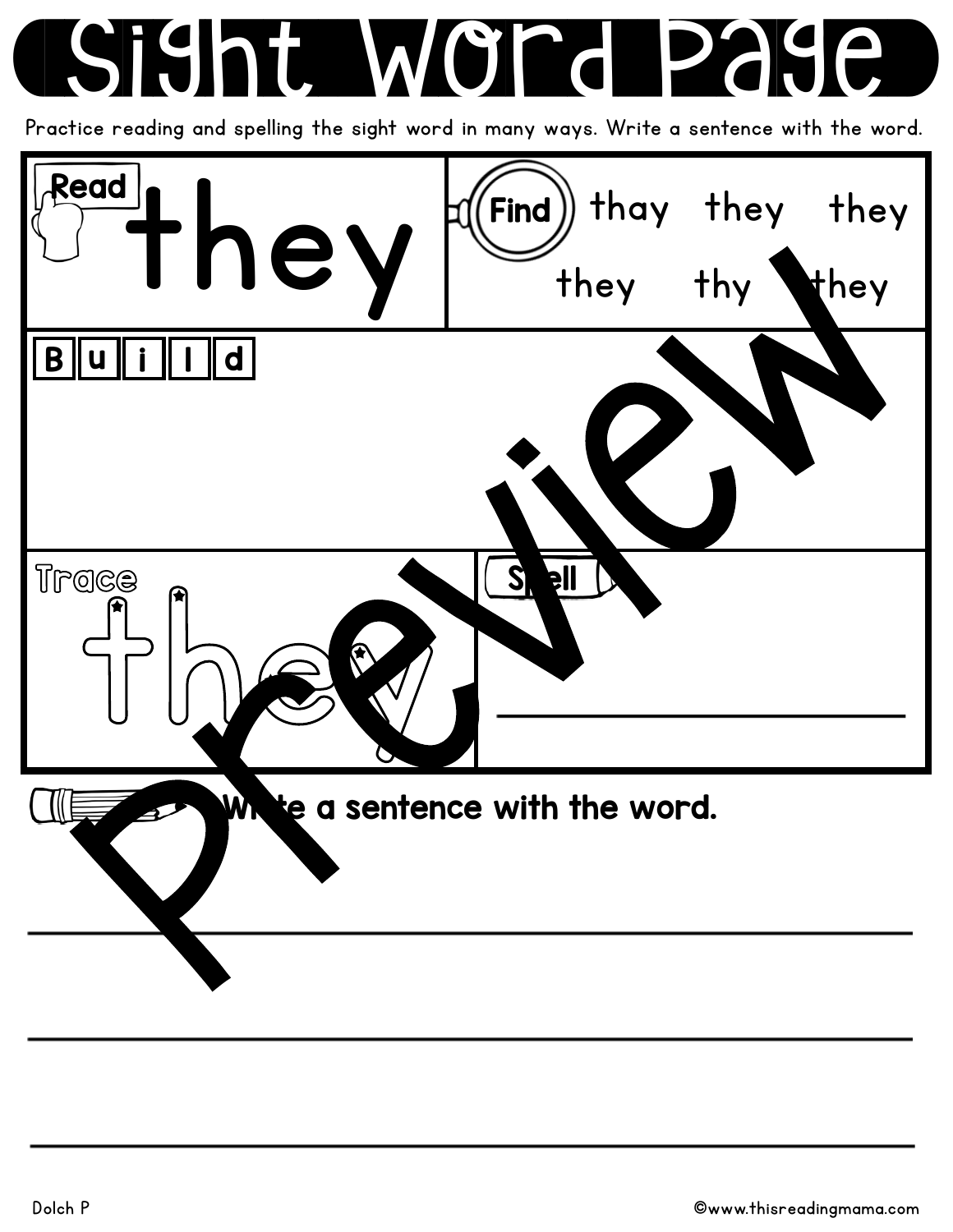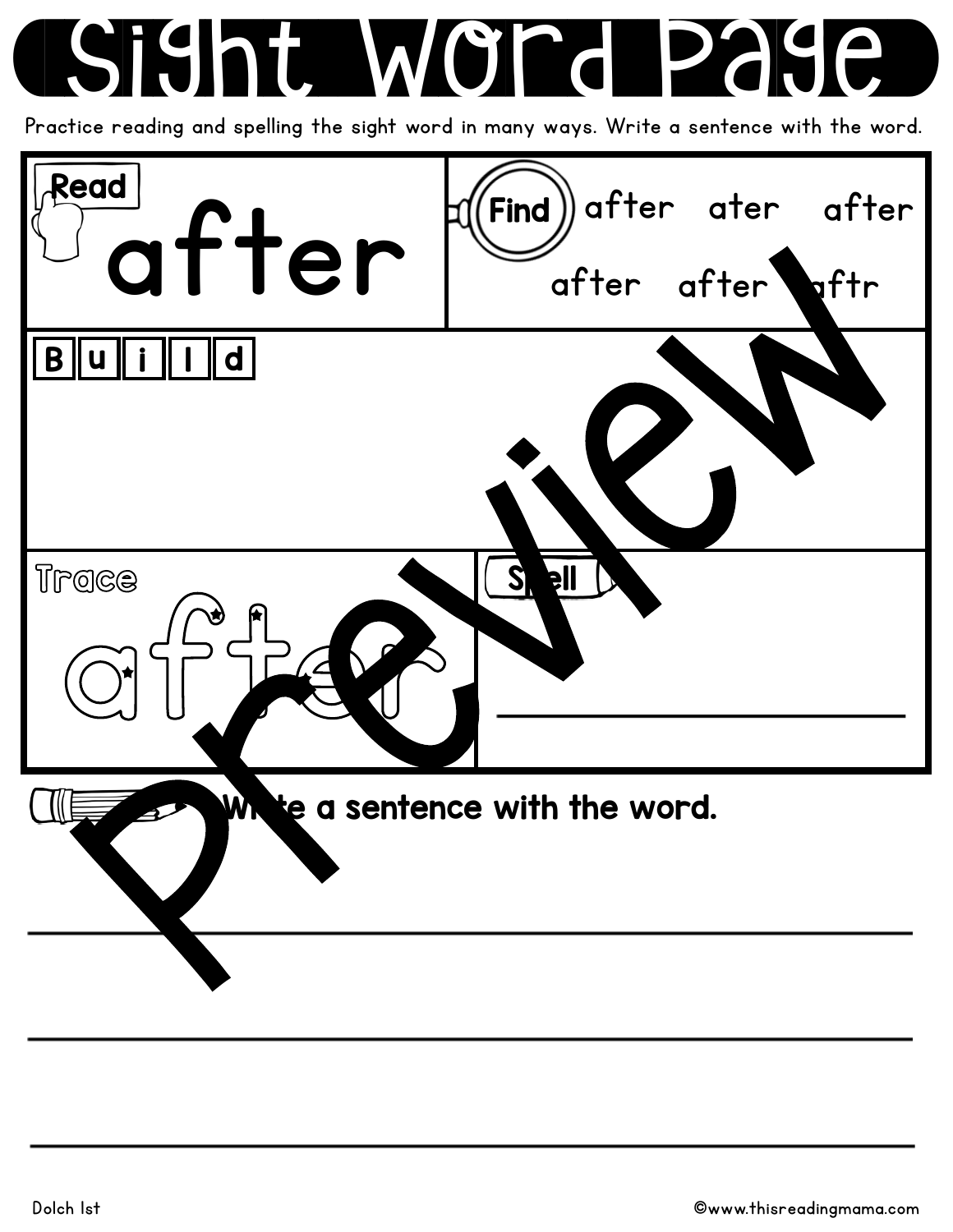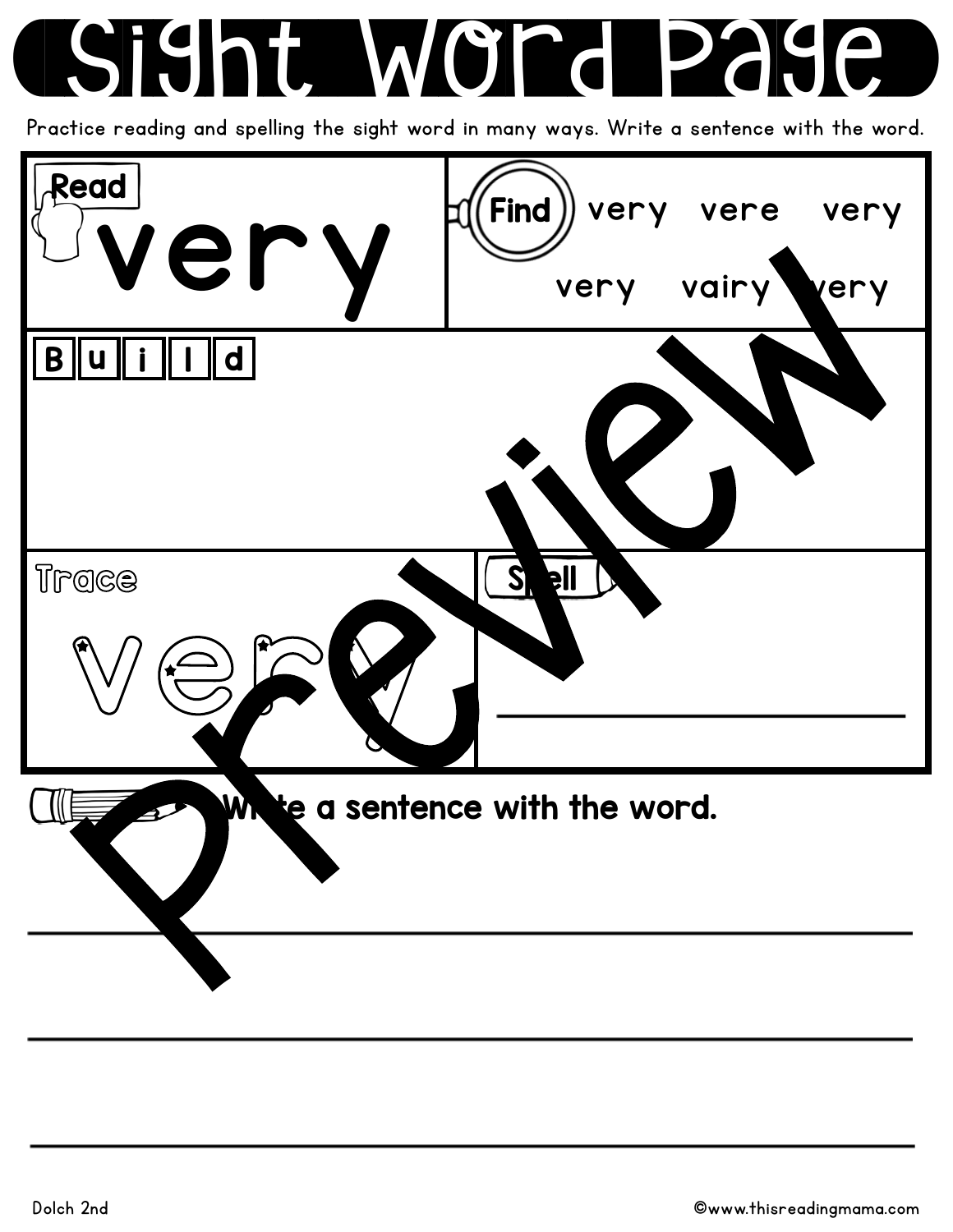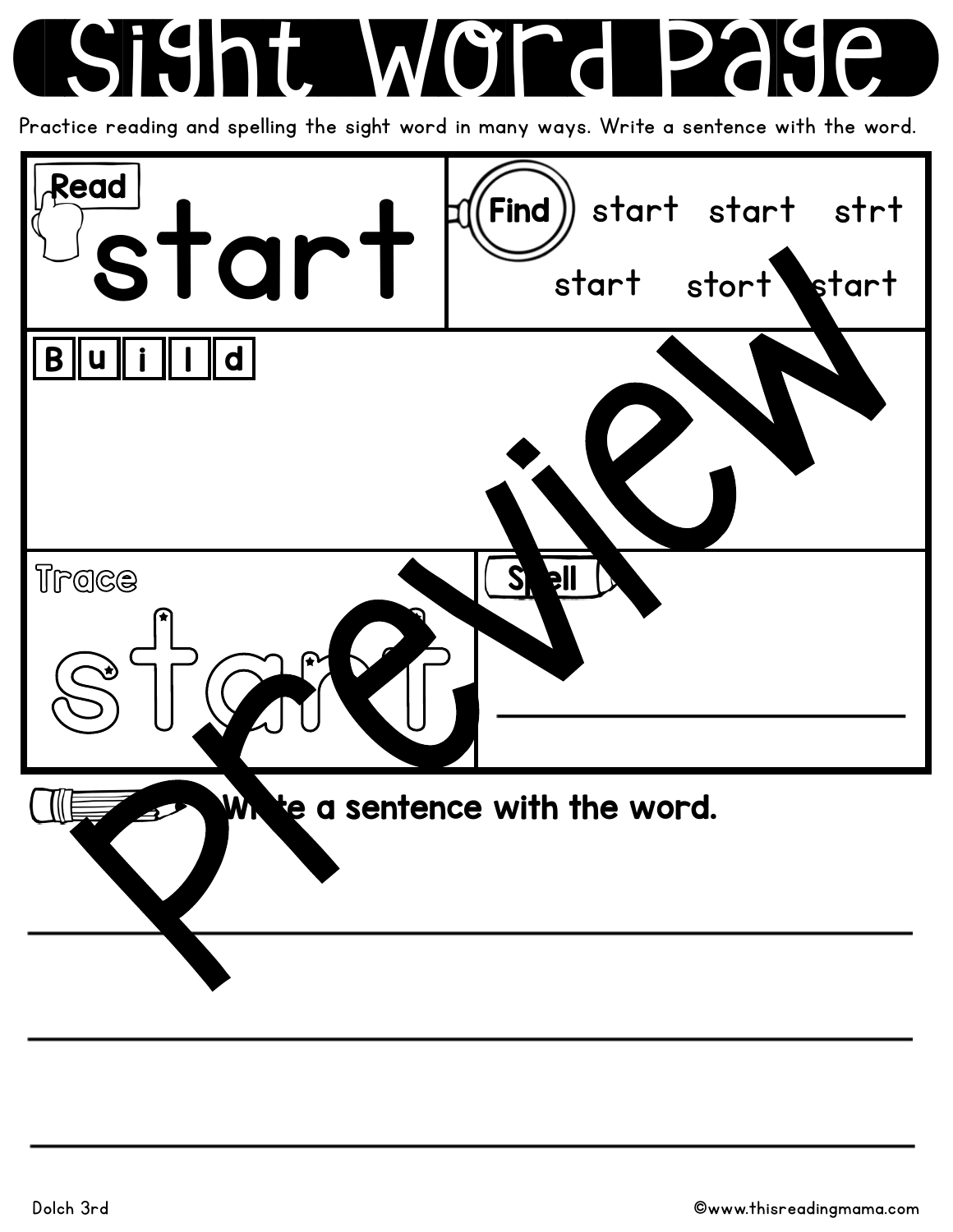# {=BONUS NOUNS

#### 65+ Words Included:

| apple | egg    | milk   | toy   |
|-------|--------|--------|-------|
| baby  | eye    | money  | tree  |
| back  | farm   | mother | watch |
| ball  | father | name   | water |
| bed   | feet   | nest   | way   |
| bird  | fire   | night  | wind  |
| boat  | fish   | party  | wood  |
| box   | floor  | pig    |       |
| boy   | game   | rain   |       |
| cake  | girl   | ring   |       |
| car   | grass  | school |       |
| cat   | hand   | seed   |       |
| coat  | head   | sheep  |       |
| corn  | hill   | shoe   |       |
| cow   | home   | song   |       |
| day   | horse  | stick  |       |
| dog   | kitty  | sun    |       |
| doll  | leg    | table  |       |
| door  | man    | time   |       |
| duck  | men    | top    |       |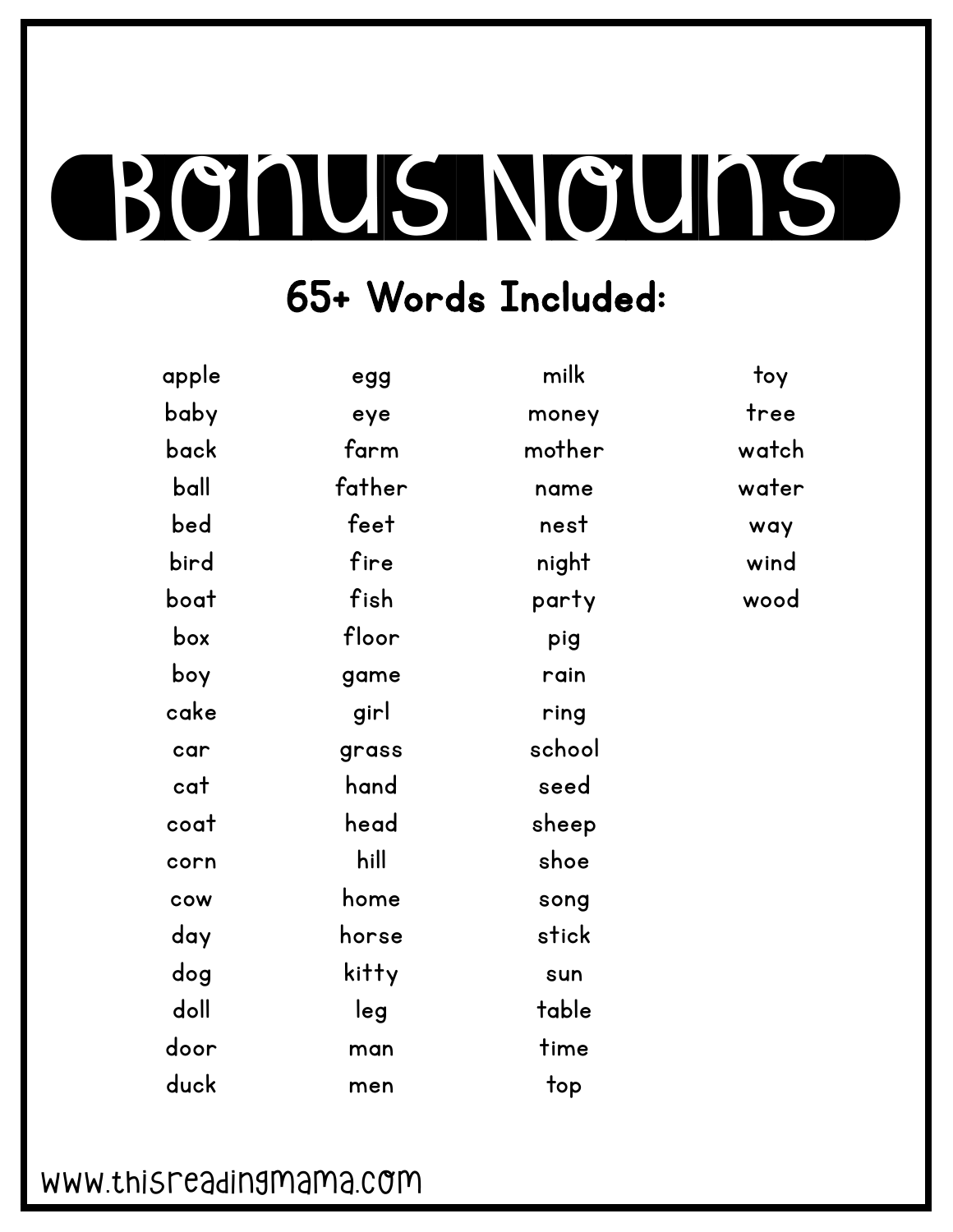

| Read<br>day | Find<br>day                     | day day dav<br>day | фау |
|-------------|---------------------------------|--------------------|-----|
| d<br>B      |                                 |                    |     |
| $ $ Trace   | $S_{\mathbf{k}}$<br>ell         |                    |     |
|             | Write a sentence with the word. |                    |     |
|             |                                 |                    |     |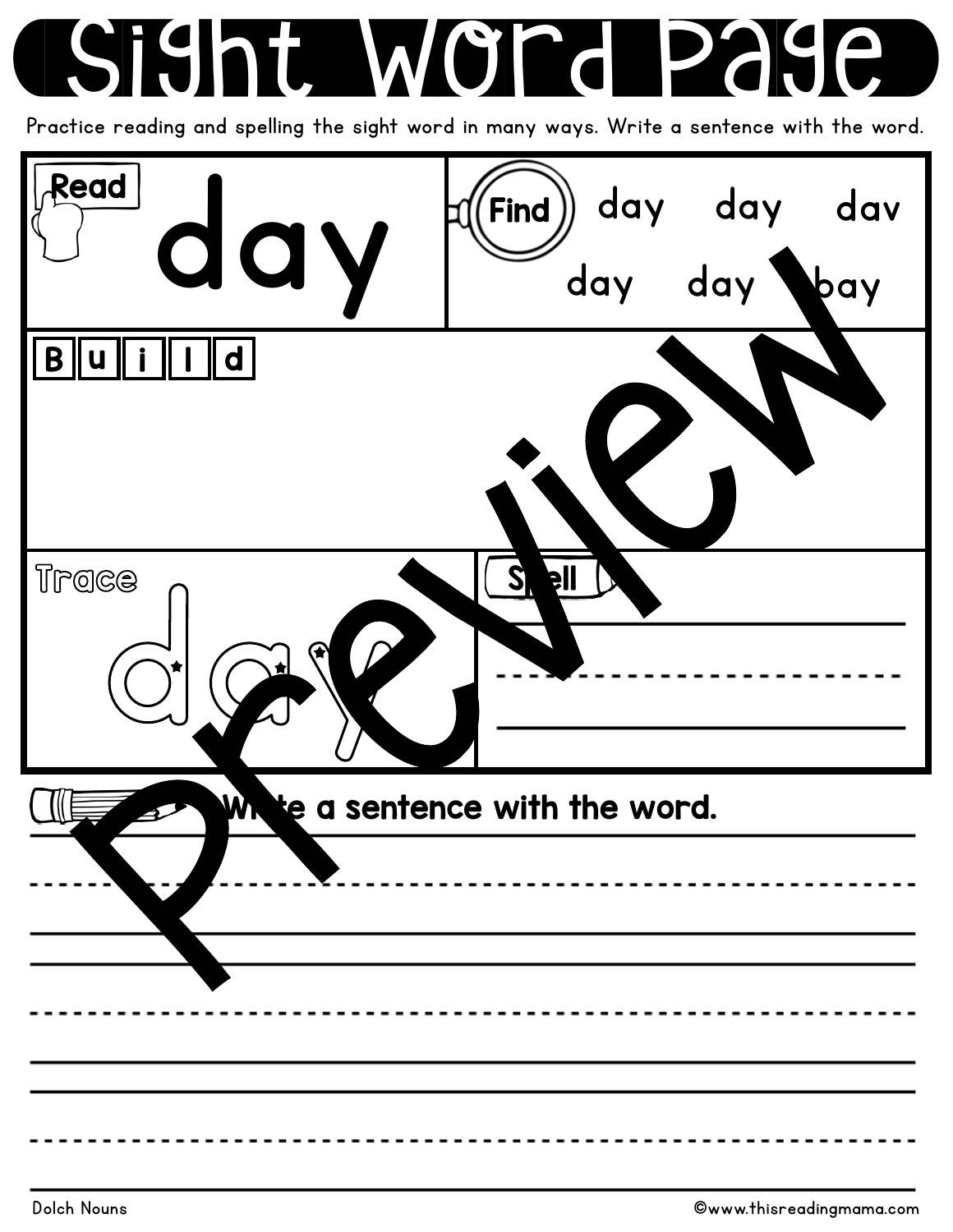| Read<br>mother | mother mother mothr<br>Find<br>mohter mother<br>mother |
|----------------|--------------------------------------------------------|
| ∥ d<br>B       |                                                        |
| Trace          | $S_{\mathbf{k}}$<br>ell                                |
|                | Write a sentence with the word.                        |
|                |                                                        |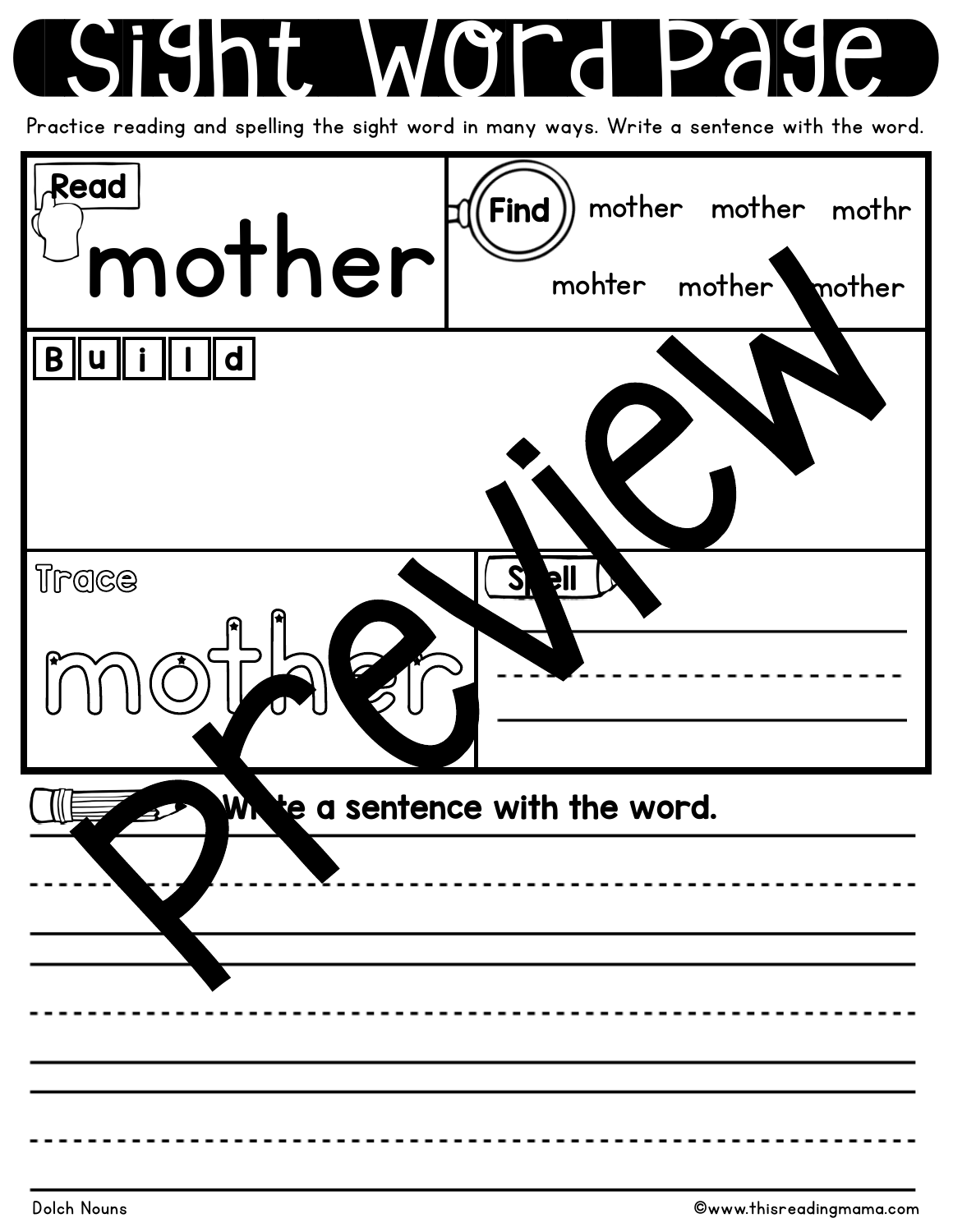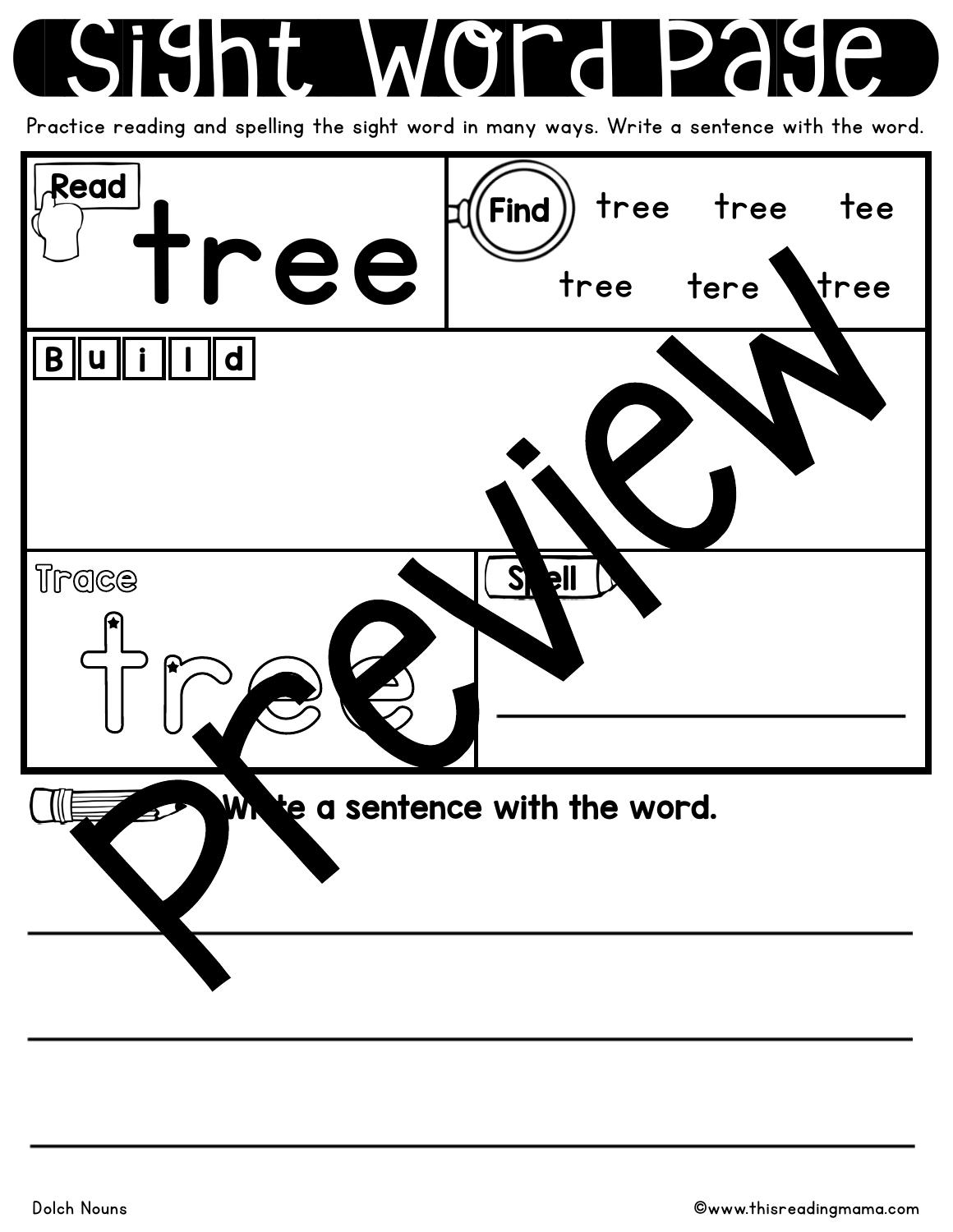#### Editable Sight Word Pages

#### JUSt tYPE IN YOUL OWN WOTds to create pages with ANY WOT YOU NEE A

Directions for editable pages are in the PDF.

| te a sentence with the word.<br>te a sentence with the word.                               | (Sight WOrd Page )<br>Practice reading and spelling the sight word in many ways. Write a sentence with the word.<br>Read<br>$B$ u<br>l d<br>Troce | (Sight Word Page)<br>Practice reading and spelling the sight word in many ways. Write a sentence with the word.<br>Read<br>$B$ uild<br>Troce |
|--------------------------------------------------------------------------------------------|---------------------------------------------------------------------------------------------------------------------------------------------------|----------------------------------------------------------------------------------------------------------------------------------------------|
| Sight Word Page<br>Owww.thisreadingmama.com<br>Sight Word Page<br>Owww.thisreadingmama.com |                                                                                                                                                   |                                                                                                                                              |